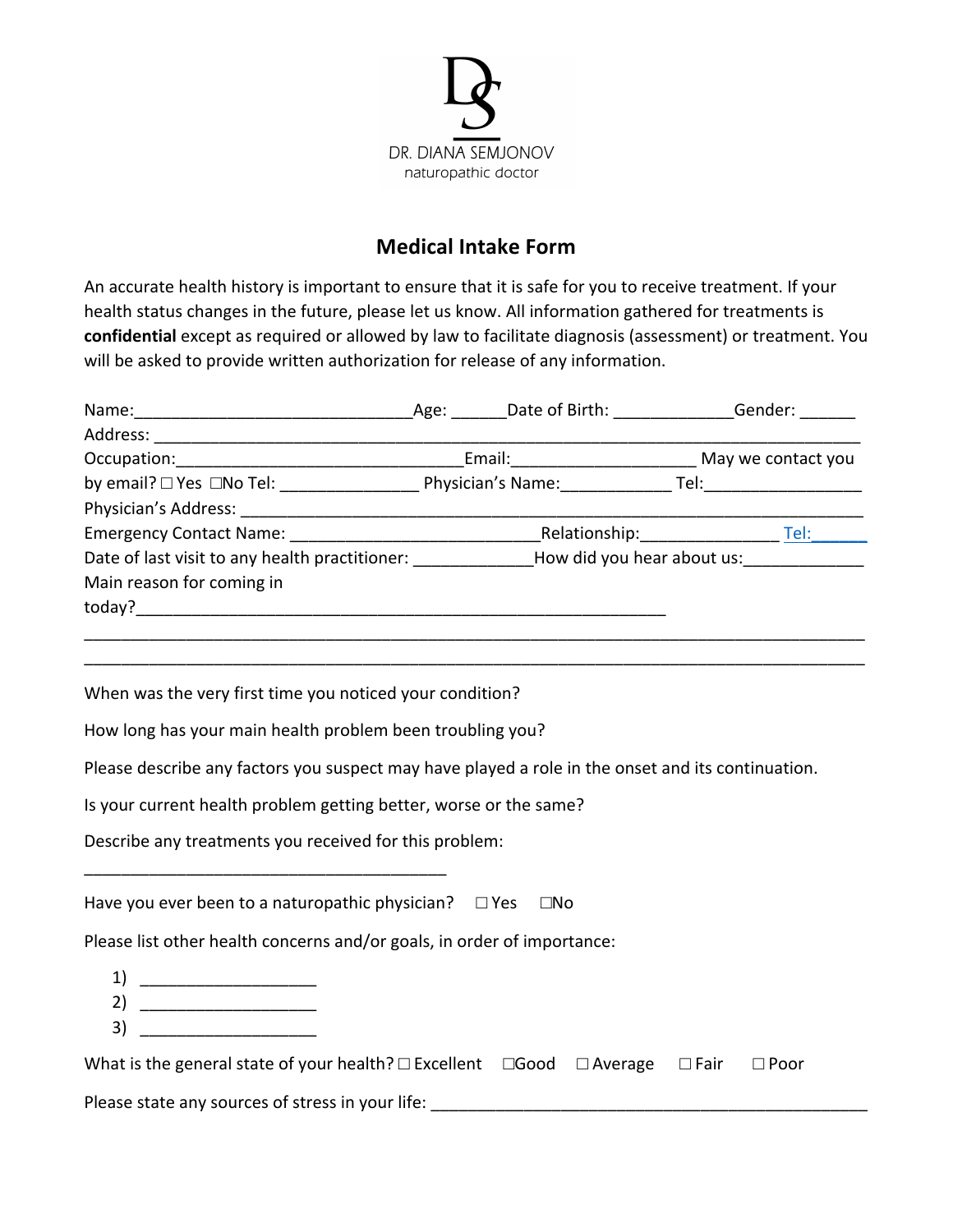

How would you currently rate your energy levels: Low  $0 - 1 - 2 - 3 - 4 - 5 - 6 - 7 - 8 - 9 - 10 -$ High

Are you, or may you be Pregnant?  $\square$  Yes  $\square$  No

Are you currently working with any other health practitioner for your health concerns? Please specify. \_\_\_\_\_\_\_\_\_\_\_\_\_\_\_\_\_\_\_\_\_\_\_\_\_\_\_\_\_\_\_\_\_\_\_\_\_\_\_\_\_\_\_\_\_\_\_\_\_\_\_\_\_\_\_\_\_\_\_\_\_\_\_\_\_\_\_\_\_\_\_\_\_\_\_\_\_\_\_\_\_\_\_\_

Please circle any areas in which you experience pain:



Review of systems

Please circle if you are currently experiencing or have experienced in the past any of the following:

 $C =$  currently experiencing  $P =$  past

| Gastrointestinal<br>General |   |                      | Respiratory |   |                          |   |                 |                             |
|-----------------------------|---|----------------------|-------------|---|--------------------------|---|-----------------|-----------------------------|
| P                           | C | Headaches            | P.          |   | Constipation             | P | C               | Asthma                      |
| P                           | C | <b>Migraines</b>     | P           |   | Diarrhea                 | P | C               | Emphysema                   |
| P                           | C | Fatigue              | P           |   | Abdominal bloating       | P | C               | Persistent cough            |
| P                           | C | Fever                | P.          |   | Abdominal pain           | P | C               | Chronic bronchitis          |
| P                           | C | Sweats               | P           |   | Gas                      | P | C               | Shortness of breath         |
| P                           | C | Heat intolerance     | P           |   | Heartburn                | P | C               | Excessive phlegm production |
| P                           |   | Cold intolerance     | P.          |   | Undigested food in stool | P | C               | Spitting up blood           |
| P                           | C | <b>Dizziness</b>     | P           |   | Belching                 | P | $\mathsf{C}$    | Smoker                      |
| P                           | C | Fainting             | P           | C | Change in appetite       |   | Musculoskeletal |                             |
| P                           | C | Poor/disturbed sleep | P           |   | Nausea/Vomiting          | P | C               | Muscle pain                 |
| $\mathsf{P}$                | C | Recent weight change | PI          |   | Colitis                  | P | C               | Muscle weakness             |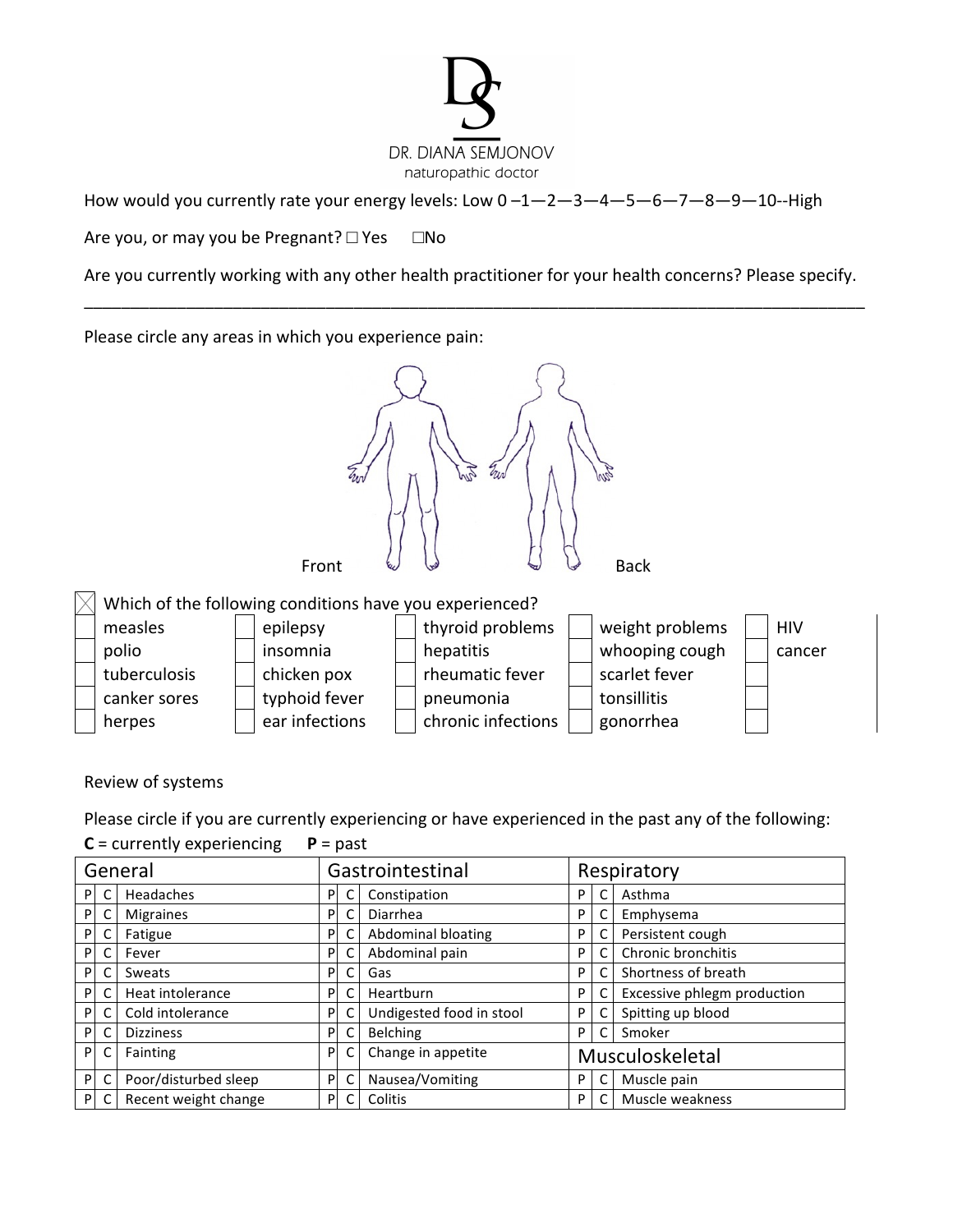

| P         | C           | Numbness/tingling          | P            | $\mathsf C$                     | Crohn's                    | P | C            | Muscle spasms/cramps                |
|-----------|-------------|----------------------------|--------------|---------------------------------|----------------------------|---|--------------|-------------------------------------|
| P         | С           | Allergies                  | P            | $\mathsf{C}$                    | <b>IBS</b>                 | P | C            | Jaw pain                            |
| P         | C           | Seizures                   | P            | $\mathsf{C}$                    | Hemorrhoids                | P | C            | Spinal curvature                    |
|           |             |                            | P            | $\mathsf C$                     | Hernia                     | P | C            | Swollen joints                      |
|           |             | Eyes, Ears, Nose, Throat,  |              | Skin                            |                            | P | C            | Joint stiffness                     |
|           | Mouth       |                            |              |                                 |                            |   |              |                                     |
| P         | $\mathsf C$ | Ear infections             | P            | C                               | Hives/Allergy              | P | C            | <b>Bursitis</b>                     |
| P         | C           | Ringing in the ears        | P            | $\mathsf{C}$                    | Acne                       | P | C            | Tendonitis                          |
| P         | $\mathsf C$ | Deafness                   | P            | $\mathsf{C}$                    | Eczema                     | P | C            | Gout                                |
| P         | $\mathsf C$ | Vertigo                    | P            | $\mathsf C$                     | Psoriasis                  | P | C            | Joint pain, if so where?            |
| P         | С           | Ear discharge              | P            | C                               | Itching                    |   |              | <b>Mental Emotional</b>             |
| P         | C           | Eye pain                   | P            | $\mathsf{C}$                    | <b>Bruises easily</b>      | P | $\mathsf{C}$ | Depression                          |
| P         | C           | Eye infections             | P            | $\mathsf{C}$                    | Varicose veins             | P | C            | <b>Anxiety or Nervousness</b>       |
| P         | $\mathsf C$ | Failing vision             | P            | $\mathsf C$                     | Warts                      | P | $\mathsf C$  | Anger                               |
| P         | C           | Glaucoma                   | P            | $\mathsf C$                     | Change of mole             | P | $\mathsf{C}$ | Eating disorder                     |
| P         | C           | Cataracts                  | P            | $\mathsf C$                     | Skin Dryness               | P | $\mathsf{C}$ | Phobias                             |
| P         | C           | Mercury tooth fillings     | P            | $\mathsf C$                     | <b>Fungal infections</b>   | P | $\mathsf{C}$ | Psychiatric issues                  |
| P         | C           | Gum disease                |              | <b>Kidneys and Reproductive</b> |                            | P | C            | Drug Abuse                          |
| P         | C           | Frequent colds and flus    | ${\sf P}$    | $\mathsf{C}$                    | Inability to control urine | P | C            | Thoughts of suicide                 |
| P         | С           | Recurrent strep throat     | $\, {\sf P}$ | $\mathsf C$                     | Frequent urination         | P | $\mathsf{C}$ | Psychological counselling           |
| P         | C           | Sinus infection            | P            | $\mathsf C$                     | Urination during the night | P | C            | Difficulty focusing                 |
| P         | С           | Sore throat                | P            | С                               | Urinary tract infections   | P | $\mathsf C$  | Irritability                        |
| P         | C           | Hoarseness                 | P            | C                               | Painful urination          | P | $\mathsf C$  | Feeling overwhelmed                 |
| P         | С           | Cold sores                 | P            | $\mathsf C$                     | Blood in urine             | P | $\mathsf C$  | Poor memory                         |
| P         | C           | Head injury                | P            | $\mathsf C$                     | Kidney infection           |   | Sleep        |                                     |
|           |             | Cardiovascular             | P            | $\mathsf C$                     | Kidney stones              | P | $\mathsf{C}$ | Difficulties falling asleep         |
| ${\sf P}$ | $\mathsf C$ | Palpitations               | P            | $\mathsf C$                     | Sores in genitals          | P | C            | Difficulties staying asleep         |
| P         | C           | Chest pain                 | P            | $\mathsf C$                     | PMS                        | P | C            | Waking unrefreshed                  |
| P         | C           | Elevated cholesterol       | P            | $\mathsf C$                     | Inability to conceive      | P | C            | Excessive dreaming or<br>nigthmares |
| P         | C           | High or low blood pressure | P            | $\mathsf C$                     | Endometriosis              |   |              |                                     |
| P         | С           | Previous heart attack      | P            | C                               | Hysterectomy               |   |              |                                     |
| P         | С           | Irregular heart beats      | P            | $\mathsf C$                     | <b>STDs</b>                |   |              |                                     |
| P         | С           | Ankle or Hand swelling     | P            | $\mathsf C$                     | Pregnancy                  |   |              |                                     |
| P         | C           | Poor circulation           | P            | $\mathsf C$                     | Bleeding between periods   |   |              |                                     |
| P         | С           | Cold hands and/or feet     | P            | $\mathsf C$                     | Irregular cycles           |   |              |                                     |
| P         | С           | Shortness of breath        | P            | $\mathsf{C}$                    | Menopausal symptoms        |   |              |                                     |
| Ρ         | C           | Anemia                     |              |                                 |                            |   |              |                                     |

Have you had any illnesses not listed? If yes, please specify: \_\_\_\_\_\_\_\_\_\_\_\_\_\_\_\_\_\_\_\_\_\_\_\_\_\_

Have you had any previous hospitalizations, surgeries or injuries? If yes, please specify:

\_\_\_\_\_\_\_\_\_\_\_\_\_\_\_\_\_\_\_\_\_\_\_\_\_\_\_\_\_\_\_\_\_\_\_\_\_\_\_\_\_\_\_\_\_\_\_\_\_\_\_\_\_\_\_\_\_\_\_\_\_\_\_\_\_\_\_\_\_\_\_\_\_\_\_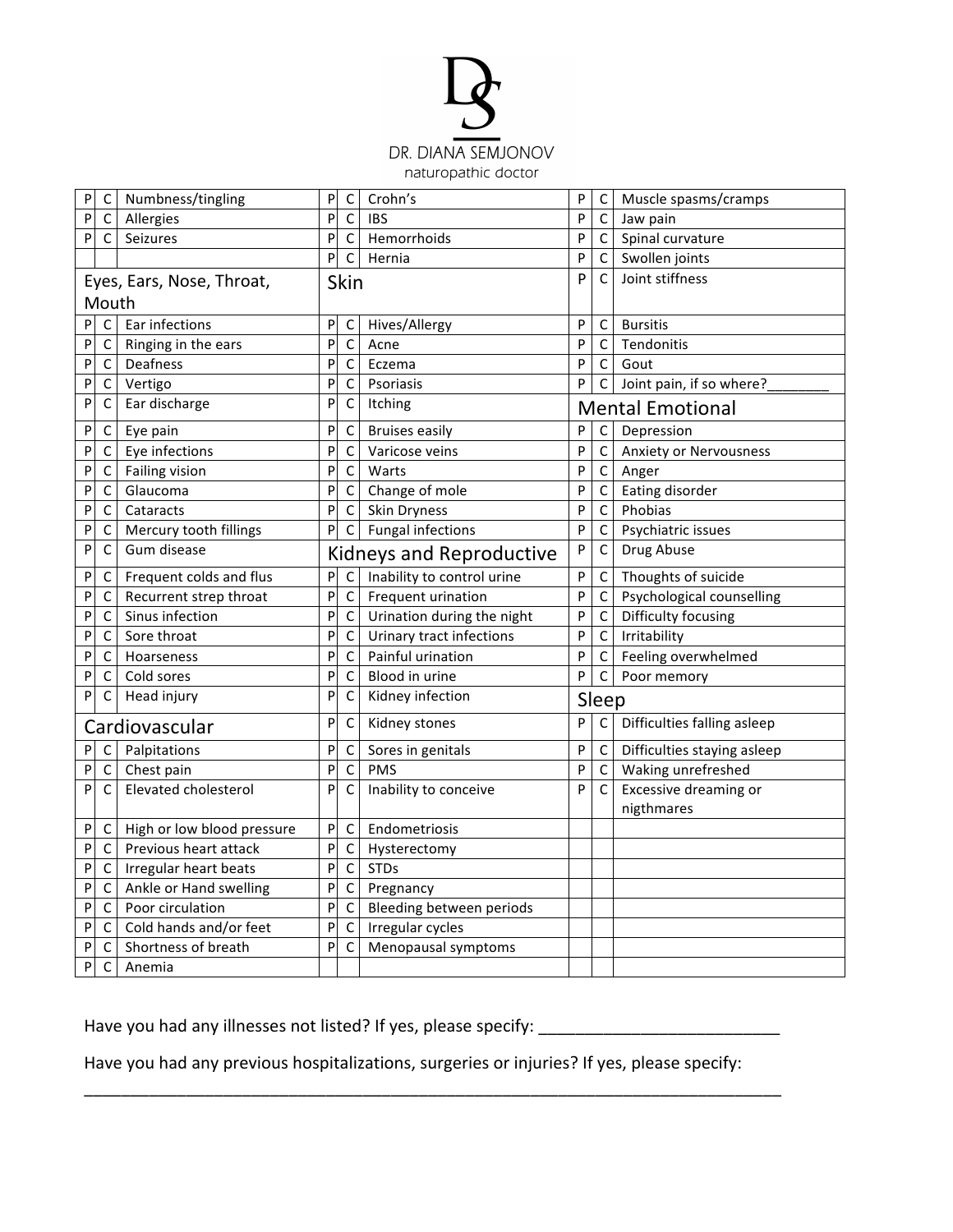

Do you have any allergies to any drugs, herbs, food, animals or other?  $\Box$  Yes  $\Box$  No

Do you use any of the following? Please indicate how much and how often:

| Alcohol:                                    | Sedatives:          |
|---------------------------------------------|---------------------|
| Coffee:                                     | Hormones:           |
| Tobacco:                                    | Laxatives:          |
| Antacids:                                   | Cortisone:          |
| Painkillers (Advil, Tylenol, Aspirin, etc): | Recreational drugs: |

List any medications and/or supplements you are currently taking:

| <u>.</u> |  |
|----------|--|
| ∽<br>ັ   |  |

How many times have you been treated with antibiotics? If so, for what condition?

## Family History

Please indicate if any family have had any health problems - diabetes, high blood pressure, cardiovascular disease, cancer, mental health conditions, etc.:

\_\_\_\_\_\_\_\_\_\_\_\_\_\_\_\_\_\_\_\_\_\_\_\_\_\_\_\_\_\_\_\_\_\_\_\_\_\_\_\_\_\_\_\_\_\_\_\_\_\_\_\_\_\_\_\_\_\_\_\_\_\_\_\_\_\_\_\_\_\_\_\_\_\_\_\_\_\_\_\_\_\_\_

|                             | Living Age | <b>Health Problems</b> | Cause of death |
|-----------------------------|------------|------------------------|----------------|
| Mother                      |            |                        |                |
| Father                      |            |                        |                |
| Siblings                    |            |                        |                |
|                             |            |                        |                |
|                             |            |                        |                |
|                             |            |                        |                |
| <b>Maternal Grandmother</b> |            |                        |                |
| <b>Maternal Grandfather</b> |            |                        |                |
| <b>Paternal Grandmother</b> |            |                        |                |
| <b>Paternal Grandfather</b> |            |                        |                |
|                             |            |                        |                |

General diet: □ Vegetarian □ Vegan □ Omnivore □ Lacto-Ovo □ Other\_\_\_\_\_\_\_\_

| What did you have to eat in the last 24 hours? Breakfast |        |
|----------------------------------------------------------|--------|
| Lunch                                                    | Dinner |